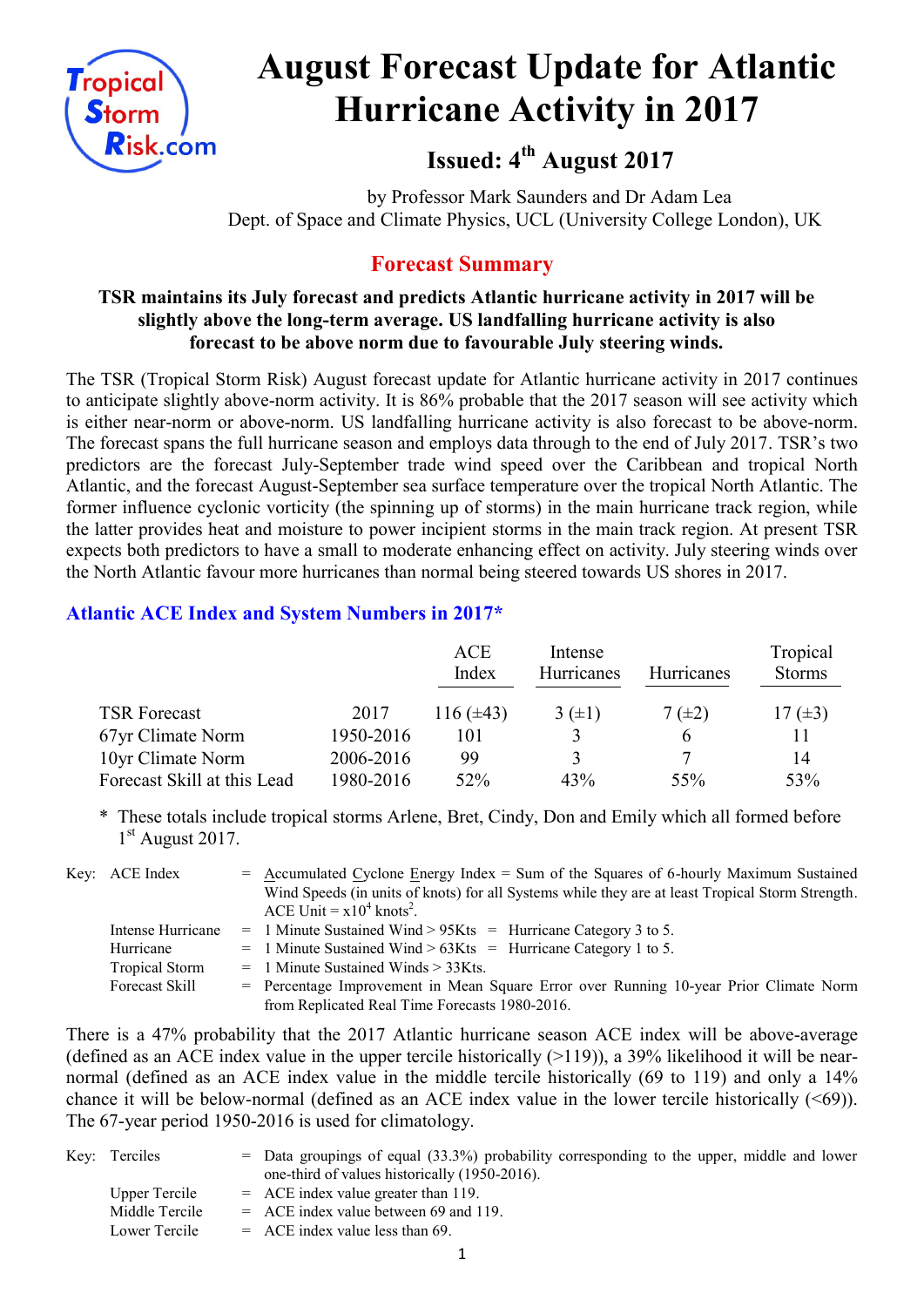#### **ACE Index & Numbers Forming in the MDR, Caribbean Sea and Gulf of Mexico in 2017**

|                             |           | <b>ACE</b><br>Index | Intense<br>Hurricanes | <b>Hurricanes</b> | Tropical<br><b>Storms</b> |
|-----------------------------|-----------|---------------------|-----------------------|-------------------|---------------------------|
| <b>TSR Forecast</b>         | 2017      | $98 (\pm 42)$       | $3(\pm 1)$            | 5 $(\pm 2)$       | $12 \ (\pm 2)$            |
| 67yr Climate Norm           | 1950-2016 | 79                  |                       | 4                 | 7                         |
| 10-yr Climate norm          | 2006-2016 | 82                  |                       |                   | 10                        |
| Forecast Skill at this Lead | 1980-2016 | 48%                 | 45%                   | 65%               | 67%                       |

The Atlantic hurricane Main Development Region (MDR) is the region  $10^{\circ}$ N-20<sup>o</sup>N,  $20^{\circ}$ W-60<sup>o</sup>W between the Cape Verde Islands and the Caribbean Lesser Antilles. A storm is defined as having formed within this region if it reached at least tropical depression status while in the area.

There is a 56% probability that the 2017 Atlantic hurricane season ACE index will be above-average (defined as an ACE index value in the upper tercile historically  $(>92)$ ), a 34% likelihood it will be nearnormal (defined as an ACE index value in the middle tercile historically (43 to 92) and only a 10% chance it will be below-normal (defined as an ACE index value in the lower tercile historically (<43)). The 67-year period 1950-2016 is used for climatology.

#### **USA Landfalling ACE Index and Numbers in 2017**

|                             |           | ACE<br>Index | Hurricanes | Tropical<br><b>Storms</b> |
|-----------------------------|-----------|--------------|------------|---------------------------|
| <b>TSR Forecast</b>         | 2017      | 2.8          |            |                           |
| 67yr Climate Norm           | 1950-2016 | 23           |            |                           |
| 10yr Climate Norm           | 2006-2016 | 1.6          |            |                           |
| Forecast Skill at this Lead | 1980-2016 | 26%          | 8%         | $7\%$                     |

\* These numbers include tropical storms Cindy and Emily which have already struck the USA.

Key:  $\text{ACE Index} = \text{Accumulated Cyclone Energy Index} = \text{Sum of the Squares of hourly Maximum Sustainable distance.}$ Wind Speeds (in units of knots) for all Systems while they are at least Tropical Storm Strength and over the USA Mainland (reduced by a factor of 6). ACE Unit =  $x10^4$  knots<sup>2</sup>. Strike Category = Maximum 1 Minute Sustained Wind of Storm Directly Striking Land.

USA Mainland  $=$  Brownsville (Texas) to Maine

USA landfalling intense hurricanes are not forecast since we have no skill at any lead.

There is a 58% probability that in 2017 the USA landfalling ACE index will be above average (defined as a USA ACE index value in the upper tercile historically (>2.48)), a 26% likelihood it will be near-normal (defined as a USA ACE index value in the middle tercile historically (1.03 to 2.48)) and a 16% chance it will be below-normal (defined as a USA ACE index value in the lower tercile historically (<1.03)). The 67-year period 1950-2016 is used for climatology.

#### **Caribbean Lesser Antilles Landfalling Numbers in 2017**

|                             |           | ACE<br>Index | Intense<br>Hurricanes | <b>Hurricanes</b> | Tropical<br><b>Storms</b> |
|-----------------------------|-----------|--------------|-----------------------|-------------------|---------------------------|
| <b>TSR Forecast</b>         | 2017      | 10           |                       |                   |                           |
| 67yr Climate Norm           | 1950-2016 | 13           |                       |                   |                           |
| 10yr Climate Norm           | 2006-2016 | 09           |                       |                   |                           |
| Forecast Skill at this Lead | 1980-2016 | 34%          | 12%                   | 23%               | $22\%$                    |

Key:  $ACE Index = Accumulated Cyclone Energy Index = Sum of the Squares of hourly Maximum Sustainable$ Wind Speeds (in units of knots) for all Systems while they are at least Tropical Storm Strength and within the region  $10^{\circ}$ -18°N,  $63^{\circ}$ -60°W (reduced by a factor of 6). Strike Category = Maximum 1 Minute Sustained Wind of Storm Directly Striking Land.

2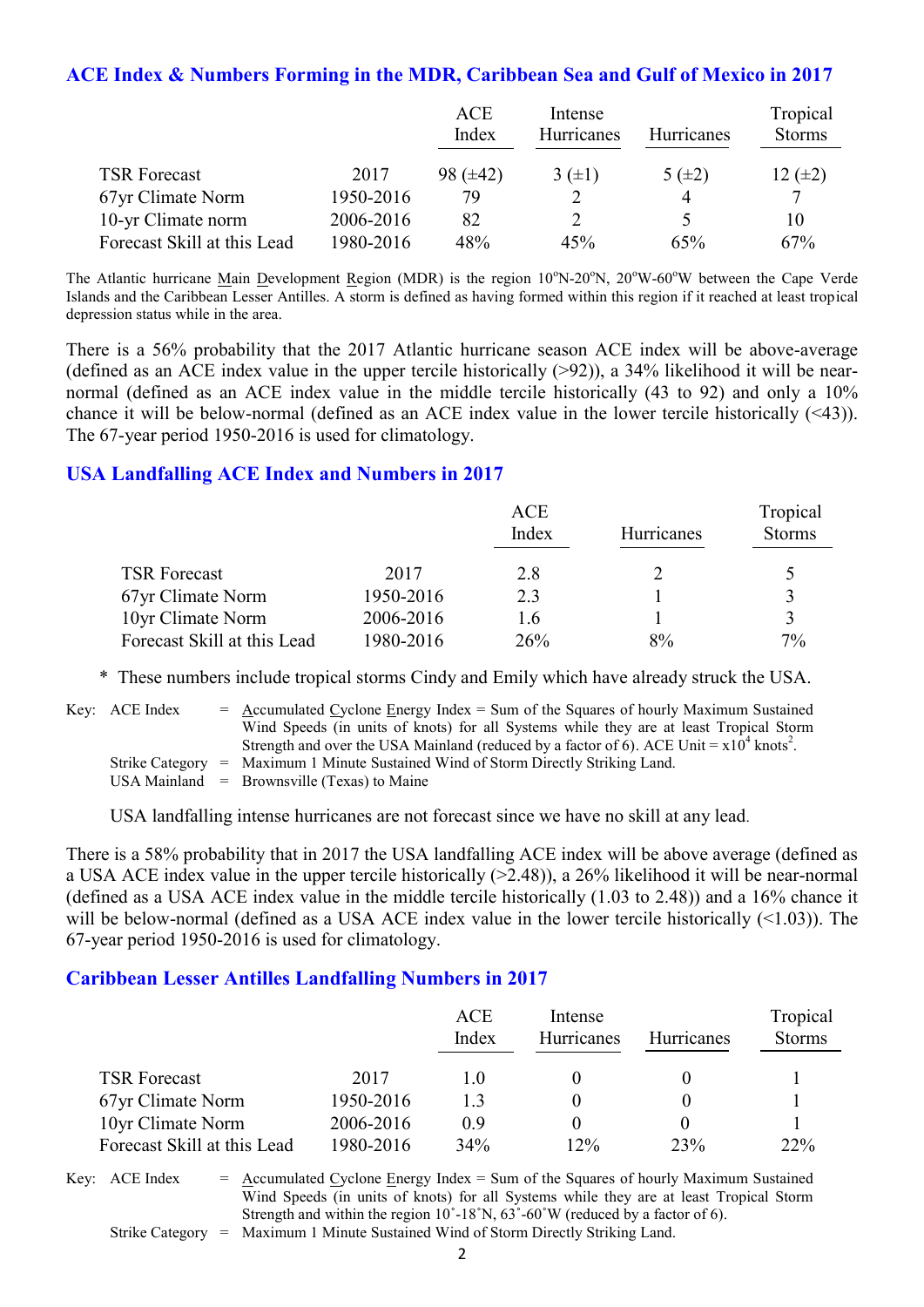# **Methodology and Key Predictors for 2017**

The TSR statistical seasonal hurricane forecast model divides the North Atlantic into three regions and employs separate forecast models for each region before summing the regional hurricane forecasts to obtain an overall forecast. For two of these three regions (tropical North Atlantic, and the Caribbean Sea and Gulf of Mexico) the forecast model pools different environmental fields involving August-September sea surface temperatures (SSTs) and July-September trade wind speed to select the environmental field or combination of fields which gives the highest replicated real-time skill for hurricane activity over the prior 10-year period. The nature of this process means that the details of the seasonal forecast model can vary subtly from year-to-year and also with lead time within the same year. Separate forecast models are employed to predict the July-September trade wind speed and to predict the August-September SSTs. Finally bias corrections are employed for each predictand based on the forecast model performance for that predictand over the prior 10 years.

The main factors behind the TSR forecast for a slightly above-norm hurricane season in 2017 are the anticipated small to moderate enhancing effects of the July-September forecast trade wind at 925mb height over the Caribbean Sea and tropical North Atlantic region  $(7.5°N - 17.5°N, 30°W - 100°W)$ , and of the August-September forecast sea surface temperature for the Atlantic MDR  $(10°N - 20°N, 20°W -$ 60°W). The current forecasts for these predictors are  $0.96\pm0.40$  ms<sup>-1</sup> weaker than normal which is slightly weaker than the July forecast of  $0.66\pm0.68$  ms<sup>-1</sup> weaker than normal (1980-2016 climatology), and  $0.38\pm0.13^{\circ}$ C warmer than normal which is slightly cooler than the July forecast value of  $0.45\pm0.19^{\circ}$ C warmer than normal (1980-2016 climatology). The August-September 2017 trade wind prediction uses persistence of the July 2017 trade wind speed. The forecast skills for these two predictors at this lead are 83% and 82% respectively assessed for 1980-2016. However, it should be stressed that uncertainties in the hurricane forecast still remain; these include there being variance in the level of hurricane activity possible from the same climate factors. Weaker than normal trade wind speed favours increased vorticity and reduced vertical wind shear where Atlantic hurricanes form. Warmer than normal waters provide more heat and moisture to aid hurricane formation and intensification.

## **Forecast Model for US ACE Index and US Landfalling Hurricane Numbers**

The TSR early August forecast for the US ACE index and US landfalling hurricane and tropical storm numbers in 2017 is predicted from an ensemble of two models: (1) the July 2017 tropospheric wind anomalies between heights of 925mb and 400mb over North America, the east Pacific and the North Atlantic (Saunders and Lea, 2005). Wind anomalies in these regions in July are indicative of persistent atmospheric circulation patterns that either favour or hinder evolving hurricanes from reaching US shores during August and September; (2) thinning from the forecast total Atlantic basin activity.

Saunders, M. A. and A. S. Lea, Seasonal prediction of hurricane activity reaching the coast of the United States, *Nature*, 434, 1005-1008, 2005.

#### **The Precision of Seasonal Hurricane Forecasts**

The figure on the next page displays the seasonal forecast skill for North Atlantic hurricane activity for the most recent 14-year period between 2003 and 2016. This assessment uses the seasonal forecast values issued publicly in real-time by the three forecast centres TSR, NOAA (National Oceanic and Atmospheric Administration) and CSU (Colorado State University). Skill is assessed as a function of lead time for two measures of hurricane activity: ACE and hurricane numbers.

Forecast precision is assessed using the Mean Square Skill Score (MSSS) which is the percentage improvement in mean square error over a climatology forecast. Positive skill indicates that the model performs better than climatology, while a negative skill indicates that it performs worse than climatology. Two different climatologies are used: a fixed 50-year (1951-2000) climatology and a running prior 10 year climate norm.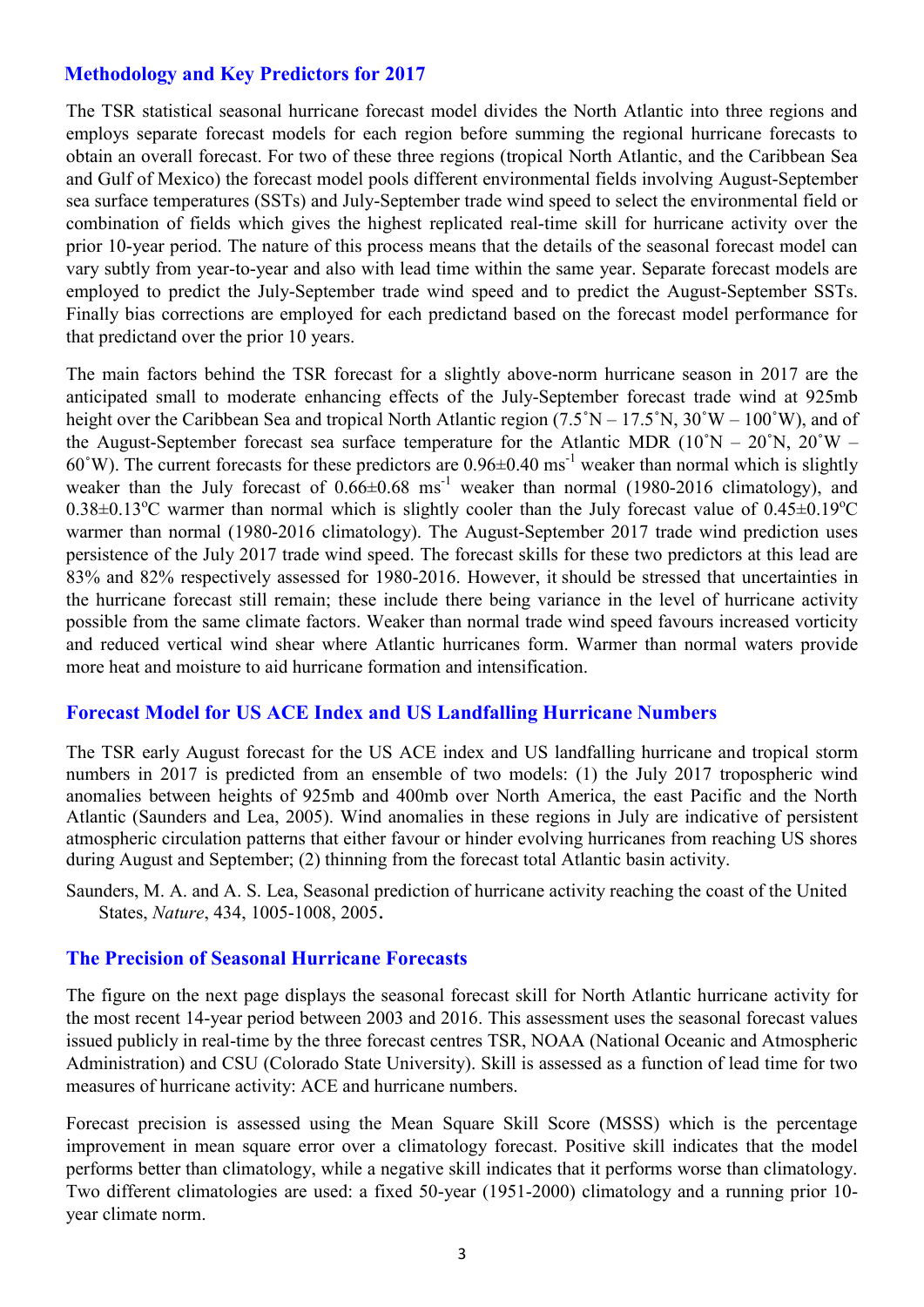It should be noted that NOAA does not issue seasonal hurricane outlooks before late May and that CSU stopped providing quantitative extended-range hurricane outlooks from the prior December in 2011. It is clear from the figure that there is little skill in forecasting the upcoming number of hurricanes from the previous December. Skill climbs slowly as the hurricane season approaches with moderate-to-good skill levels being achieved from early August.





Further information about the accuracy of the TSR seasonal outlooks and the long-term validity of the TSR seasonal model may be obtained from these two new publications:

- 1. Klotzbach, P. J., M. A. Saunders, G. D. Bell and E. S. Blake (2017), North Atlantic seasonal hurricane prediction: underlying science and an evaluation of statistical models, in *Climate Extremes: Patterns and Mechanisms*, Geophys. Monogr. Ser., vol 226, edited by S-Y. Wang et al., pp. 315-328, American Geophysical Union, John Wiley & Sons. doi/10.1002/9781119068020.ch19/pdf (Please see section  $19.2.5 - pages 323-325$ ).
- 2. Saunders, M. A., P. J. Klotzbach and A. S. R. Lea (2017), Replicating annual North Atlantic hurricane activity 1878-2012 from environmental variables, *J. Geophys. Res. Atmos*., *122*, 6284-6297, doi:10.1002/2017JD026492.

## **Further Information and Next Forecast**

Further information about TSR forecasts and verifications may be obtained from the TSR web site *http://www.tropicalstormrisk.com*. This is the final TSR forecast update for the 2017 North Atlantic hurricane season. TSR will issue its extended range outlook for the 2018 Atlantic hurricane season in early December 2017.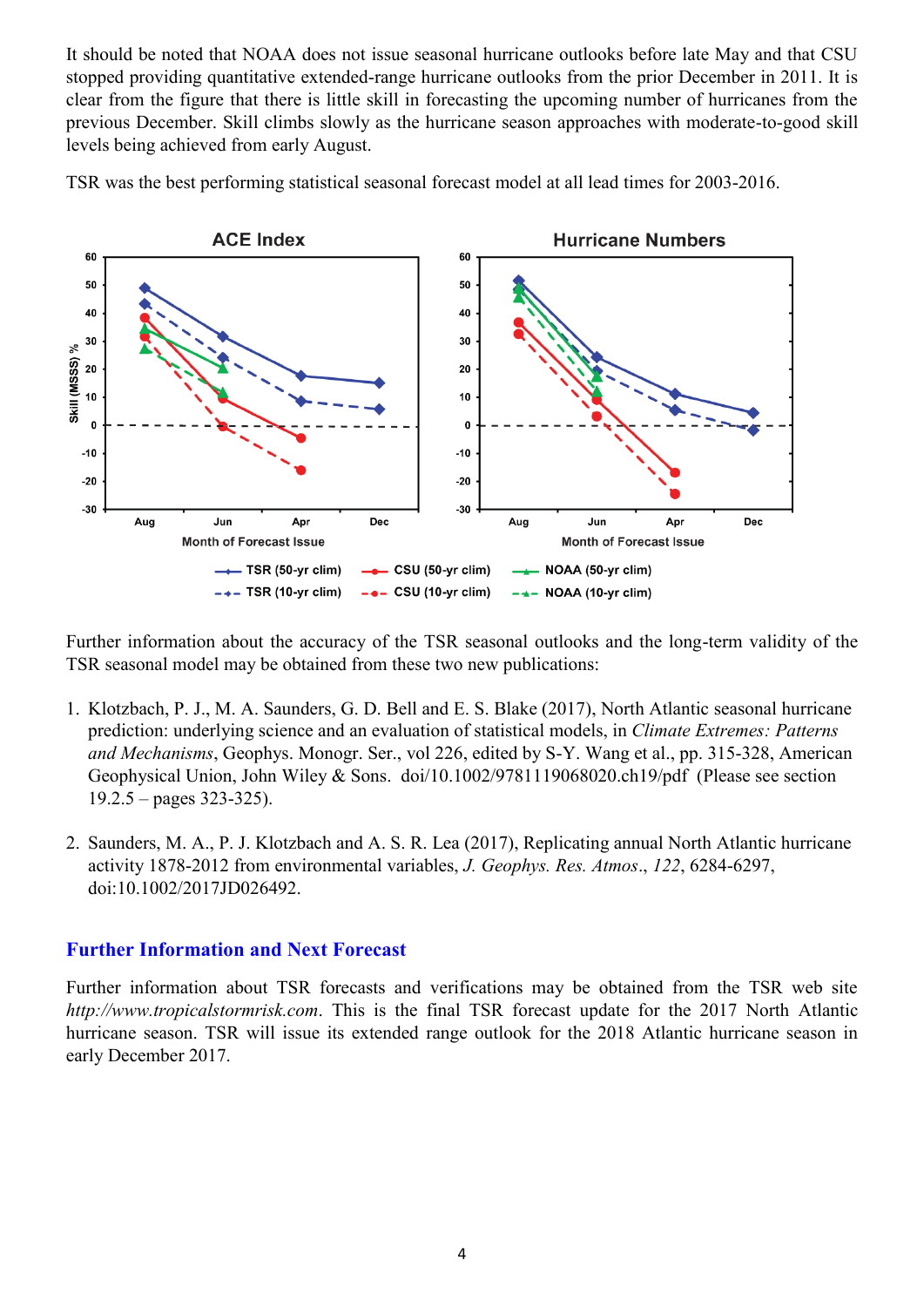# **Appendix – Predictions from Previous Months**

| <b>Atlantic ACE Index and System Numbers 2017</b> |               |                |                                    |            |                       |  |  |
|---------------------------------------------------|---------------|----------------|------------------------------------|------------|-----------------------|--|--|
|                                                   |               | ACE<br>Index   | Named<br>Tropical<br><b>Storms</b> | Hurricanes | Intense<br>Hurricanes |  |  |
| Average Number (1950-2016)                        |               | 101            | 11                                 | 6          | 3                     |  |  |
| Average Number (2007-2016)                        |               | 99             | 14                                 | 7          | 3                     |  |  |
| <b>TSR Forecasts</b>                              | 4 August 2017 | 116 $(\pm 43)$ | 17 $(\pm 3)$                       | $7(\pm 2)$ | 3(±1)                 |  |  |
|                                                   | 4 July 2017   | 116 $(\pm 44)$ | 17 $(\pm 3)$                       | $7(\pm 2)$ | 3(±1)                 |  |  |
|                                                   | 26 May 2017   | 98 $(\pm 48)$  | 14 $(\pm 4)$                       | $6(\pm 3)$ | $3(+2)$               |  |  |
|                                                   | 4 April 2017  | 67 $(\pm 57)$  | 11 $(\pm 4)$                       | $4(\pm 3)$ | $2 (+2)$              |  |  |
|                                                   | 13 Dec 2016   | 101 $(\pm 58)$ | 14 $(±4)$                          | $6(\pm 3)$ | $3 (+2)$              |  |  |
|                                                   | 4 August 2017 | 135            | 16                                 | 8          | 3                     |  |  |
|                                                   | 5 July 2017   | 135            | 15                                 | 8          | 3                     |  |  |
| <b>CSU</b> Forecasts                              | 1 June 2017   | 100            | 14                                 | 6          | 2                     |  |  |
|                                                   | 6 April 2017  | 75             | 11                                 | 4          | $\overline{2}$        |  |  |
| <b>NOAA</b> Forecast                              | 25 May 2017   | 75-155         | $11 - 17$                          | $5-9$      | $2 - 4$               |  |  |
| UK Met Office                                     | 1 June 2017   | 145            | 13                                 | 8          | -                     |  |  |

## **1. Atlantic ACE Index and System Numbers\***

 \* These numbers include tropical storms Arlene, Bret, Cindy, Don and Emily which formed before 1<sup>st</sup> August 2017.

## **2. MDR, Caribbean Sea and Gulf of Mexico ACE Index and Numbers**

| MDR, Caribbean Sea and Gulf of Mexico ACE Index and Numbers 2017 |               |                     |                                    |            |                       |  |  |
|------------------------------------------------------------------|---------------|---------------------|------------------------------------|------------|-----------------------|--|--|
|                                                                  |               | <b>ACE</b><br>Index | Named<br>Tropical<br><b>Storms</b> | Hurricanes | Intense<br>Hurricanes |  |  |
| Average Number (1950-2016)                                       |               | 79                  |                                    | 4          |                       |  |  |
| Average Number (2007-2016)                                       |               | 99                  | 13                                 | 5          |                       |  |  |
|                                                                  | 4 August 2017 | 98 $(\pm 42)$       | $12 (+2)$                          | 5(±2)      | 3(±1)                 |  |  |
| <b>TSR</b> Forecasts                                             | 4 July 2017   | 99 $(\pm 41)$       | 13 $(\pm 2)$                       | $6(\pm 2)$ | 3(±1)                 |  |  |
|                                                                  | 26 May 2017   | $80 (\pm 44)$       | $9 (+2)$                           | $4(\pm 2)$ | $2 (+1)$              |  |  |
|                                                                  | 4 April 2017  | 49 $(\pm 53)$       | $6(\pm 3)$                         | $2 (+2)$   | $(\pm 2)$             |  |  |

# **3. US ACE Index and Landfalling Numbers**

| <b>US Landfalling Numbers 2017</b> |               |                     |                                    |            |  |  |  |  |
|------------------------------------|---------------|---------------------|------------------------------------|------------|--|--|--|--|
|                                    |               | <b>ACE</b><br>Index | Named<br>Tropical<br><b>Storms</b> | Hurricanes |  |  |  |  |
| Average Number (1950-2016)         |               | 2.3                 |                                    |            |  |  |  |  |
| Average Number (2007-2016)         |               | 1.6                 |                                    |            |  |  |  |  |
|                                    | 4 August 2017 | 2.8                 |                                    | າ          |  |  |  |  |
| <b>TSR Forecasts</b>               | 4 July 2017   | 1.9                 | 3                                  |            |  |  |  |  |
|                                    | 26 May 2017   | 1.5                 |                                    |            |  |  |  |  |
|                                    | 4 April 2017  |                     |                                    |            |  |  |  |  |